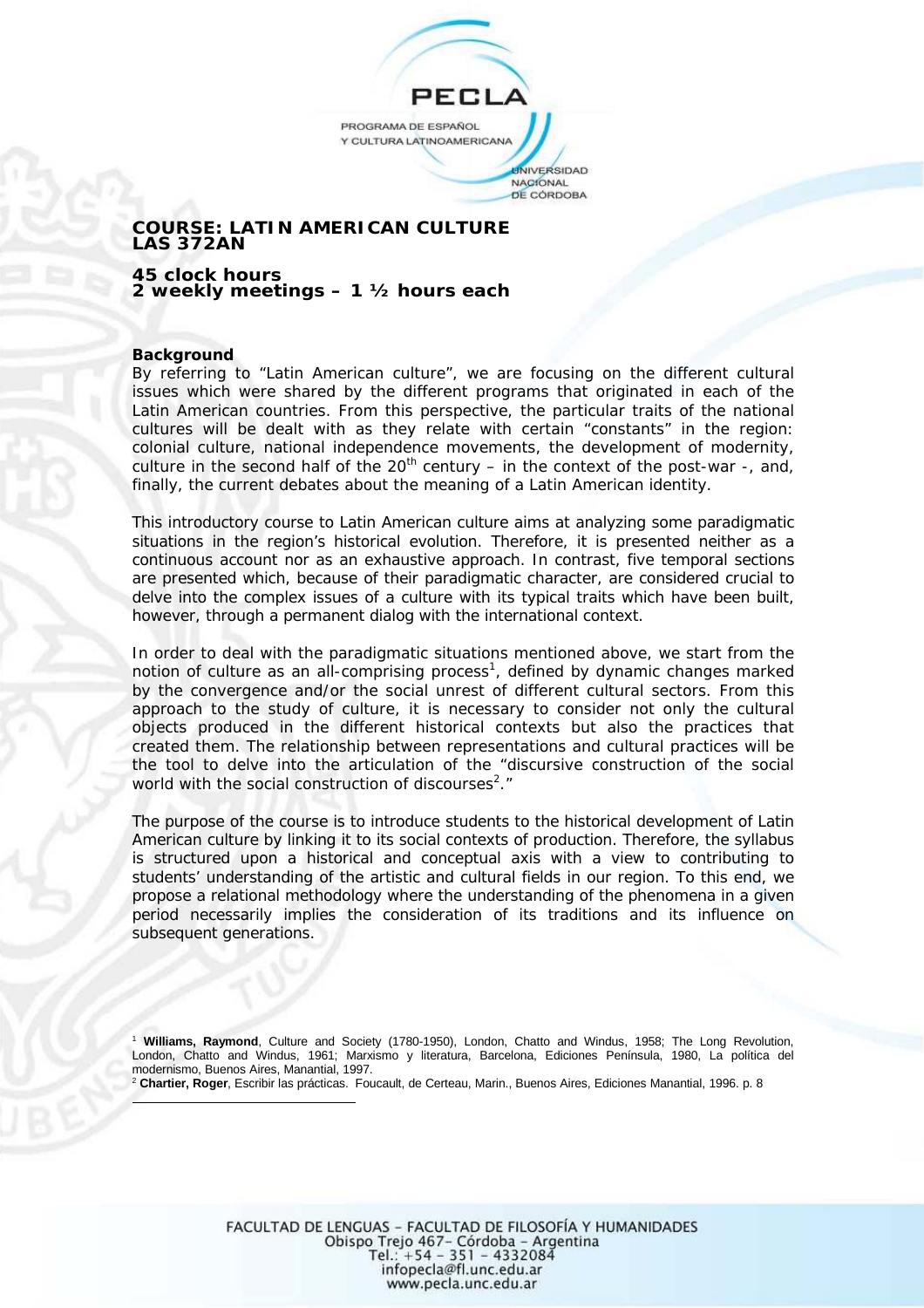

# **Objectives**

- ¾ To deal with a general historical view of Latin American culture which will provide students with the tools to analyze the region's present-day culture.
- To analyze the role which the cultural productions and practices played in the colonization and conquest processes, in the formation of the national states, and in the processes of modernization and internationalization, with an emphasis on visual culture.
- ¾ To critically consider the current debates about Latin American culture and be able to explain and give reasons for the approaches adopted.

# **Methodology**

The course will have a combination of lectures and practical classes where students will work on regional artistic productions, starting from the analysis of images, documentary sources, discussions about the bibliography and the visit to museums and places in the city. The course instructor will introduce each unit by means of presentations before the debate and discussion of the issues being dealt with.

# **Contents**

### **Unit I**:

Characteristics and problems of colonial Latin American art.

The historical and cultural context of the Conquest of America. Territorial occupation, the westernization of indigenous societies: the "image war." The cases of Mexico and the Viceroyalty of Peru.

American baroque as a mixed-race culture and the colonial institutions. The problem of representation in the Andean world. The Jesuit missions in Córdoba and their cultural legacy.

### **Unit II**:

The break-up of the colonial order: transformation of the symbolic system. Visual culture and its fundamental role in the formation of national states. New pictorial genres: Convergences and divergences in South American countries. Artistic manifestations in the construction of cities. The incipient formation of the aritistic "field."

### **Unit III**:

The movements of artistic modernization in Latin America.

Vasconcelos's cultural policy: the program of Mexican muralism. Development and influence of muralism in the Americas.

Esthetic modernity and avant-garde in Brazil: the cannibal manifesto and its cultural influence.

Modernity in the River Plate region. Debates between the Florida and Boedo groups: two forms of artistic renewal. Torres García's constructive universalism.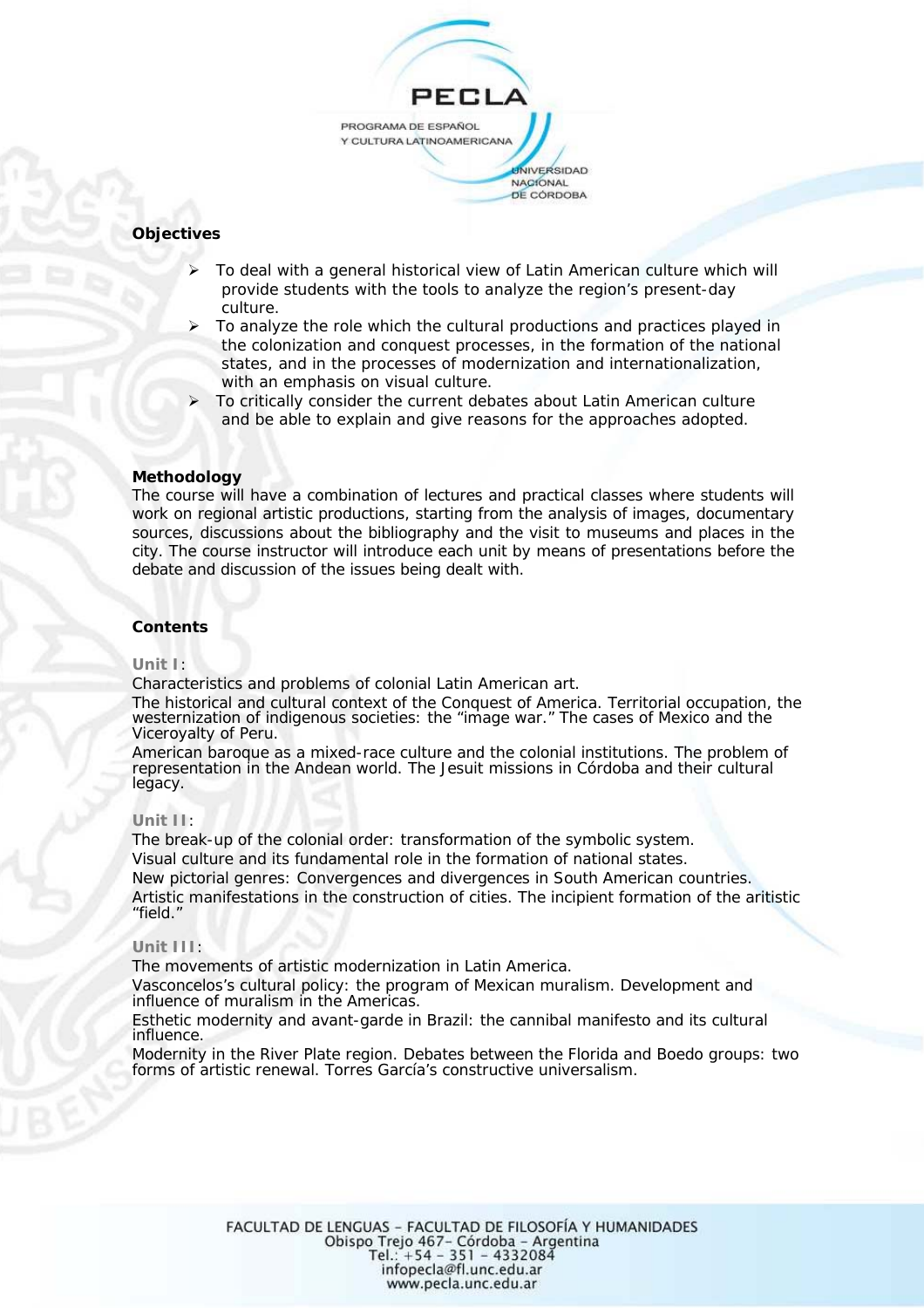

### **Unit IV**:

The crisis of modern culture. Latin American art in the new post-war order: the "internationalist" movements. New museums and biennial exhibitions in the context of economic development: Sao Paulo and Córdoba.

Concretism and Neo-concretism in Brazil. Venezuelan kinetic proposals. Argentine "conceptualism".

# **Unit V**:

Contemporary Latin American culture: tradition and breaking in the post-modern context. The problems of present-day Latin American art: limits and frontiers. Circulation of cultural discourses and globalization. New syncretism and delimitation in the field at the end of the century.

# **Evaluation**

**Quizzes**: there will be a quiz at the end of each unit in the syllabus. Students will be asked to relate the different contents in the unit based on the analysis of a document or work (for example, reading a manifesto; analyzing an image, a monument or an architectural work). For this analysis, students will need to use the concepts or categories presented by the authors read in the course. These quizzes aim at reinforcing the contents dealt with, establishing relationships among them and presenting new questions which will serve as guidelines for future studies.

**Term tests**: there will be two written term tests. Students will be required to write a paper no longer than 6,000 characters about one of the issues dealt with in the course (for example, "modernization movements in Latin America" or "the problems of present-day Latin American art"). They will be asked to compare two theoretical standpoints in relation to the issue and argue their own interpretation of it. Students will be provided with a guideline for the preparation of the term tests. This will include the issues which they will be able to choose from and the formal characteristics of the written paper. The aim of these tests is to provide students with an opportunity to delve into an issue of their interest, elaborate clear ideas about different authors' perspectives on the same issue and choose a given approach by justifying their perspective.

**Final exam**: the final exam will be an oral presentation. Each student will be able to prepare one of their topics of interest discussed in the course. After a student's presentation, the instructor will ask questions about other topics in the syllabus related to it. The aim of this exam is to give students an opportunity to critically relate the topics discussed in the course.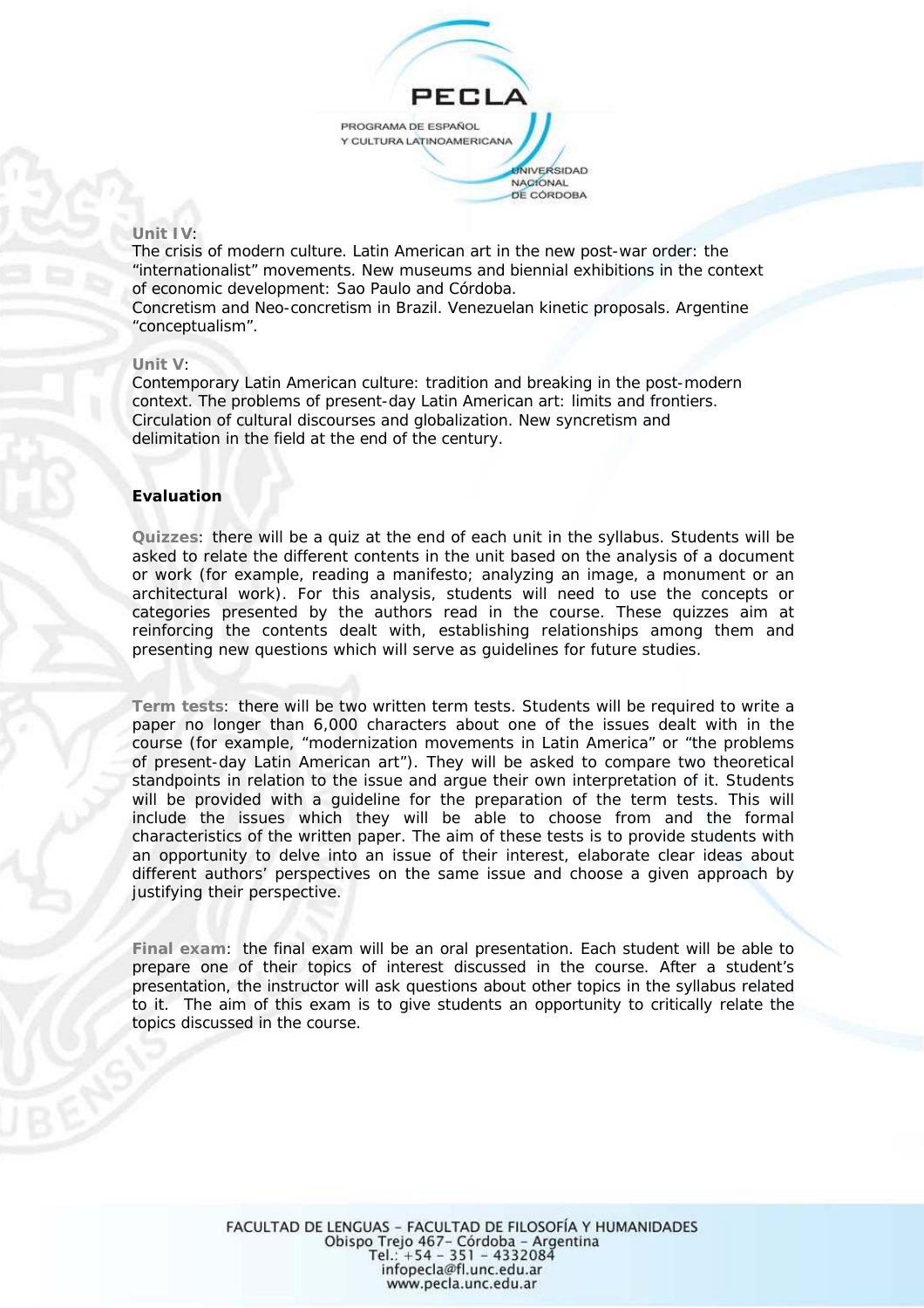

# **Bibliography**

**Unit I**:

Bayón, Damián: Historia del arte colonial sudamericano, ed. Polígrafa, Barcelona, 1989.

Gruzinski, Serge: "La guerra" en La guerra de las imágenes. De Cristóbal Colón a Blade Runner (1492-2019), México, Fondo de Cultura Económica, 1994. Jáuregui, Andrea y Marta Penhos, "Las imágenes en la Argentina del período colonial. Entre la devoción y el arte", en José E. Burucúa (ed.), Nueva Historia Argentina, Arte, Sociedad y Política. Vol. 1. Buenos Aires, Sudamericana, 1999. Siracusano, Gabriela: "De representaciones, colores y poderes de lo sagrado" en El poder de los colores. De lo material a lo simbólico en las prácticas culturales andinas. Siglos XVI-XVIII, Buenos Aires, Fondo de Cultura Económica, 2005. Todorov Tvetzan: La Conquista de América. El problema del otro, Siglo Xxi, México, 1992.

#### **Unit II**:

Lombán, Juan Carlos: "La época independiente" en Historia del arte Latinoamericano, Buenos Aires, Editorial de la Asociación Cultural Quilmes, 1994. López Anaya, Jorge: "Clasicismo y romanticismo" y "Generación del 80'" en Historia del arte argentino, Buenos Aires, Ediciones Emecé, 1997.

Malosetti Costa, Laura: "Las artes plásticas entre el 80 y el centenario" en Burucúa, José Emilio (dir. de tomo) Arte, sociología y política, Buenos Aires, Editorial Sudamericana, 1999.

#### **Unit III**:

Andrade, Oswald de. "Manifiesto Pau Brasil", "Manifiesto Antropófago" en Jorge Schwartz, Las vanguardias latinoamericanas. Textos programáticos y críticos, Madrid, Cátedra, 1991, pp.137-141 y 143-153.

Eder, Rita: "Muralismo mexicano: modernidad e identidad cultural" en De Moraes Belluzzo, A. M: Modernidades: Vanguardas artísticas na América Latina, Sao Paulo, Memorial, UNESP, 1990.

Fabris, Annateresa: Modernidade e modernismo no Brasil, Sau Paulo, Mercado-Letras, 1998.

Rivera, Diego: Arte y política, México, Grijalbo, 1979.

Schwartz, Jorge: "Manifiesto Martín Fierro" y "Boedo vs Florida" en Las vanguardias latinoamericanas: textos programáticos y críticos, Buenos Aires, Fondo de Cultura Económica, 2002.

#### **Unit IV**:

Giunta, Andrea; "Conclusiones" en Vanguardia, internacionalismo y política. Arte argentino en los años sesenta, Buenos Aires, Paidós, 2001

Rocca, María Cristina: Las bienales de Córdoba en los 60'. Arte, Modernización y guerra fría, Córdoba, Editorial Universitas, 2005

Traba, Marta, Dos décadas vulnerables en las artes plásticas latinoamericanas, 50/70, (Selección) México, Siglo XXI, 1973.

**Unit IV**:

Flores Ballesteros, Elsa: "Arte, Identidad y Globalización" en Bayardo, Rubens y Lacarrieu, Mónica (comp.) Globalización e identidad cultural, Buenos Aires, Ciccus, 1997.

García Canclini, Néstor: "Narciso sin espejos. La cultura visual después dela muerte del arte culto y popular", ponencia presentada a la Conferencia Internacional de CLACSO sobre Identidad latinoamericana. Modernidad y posmodernidad, Buenos Aires, octubre 1987.

Mosquera, Gerardo: "Historia del arte y culturas", Revista Arte e Cultura, año 3, nº 4, 1993.